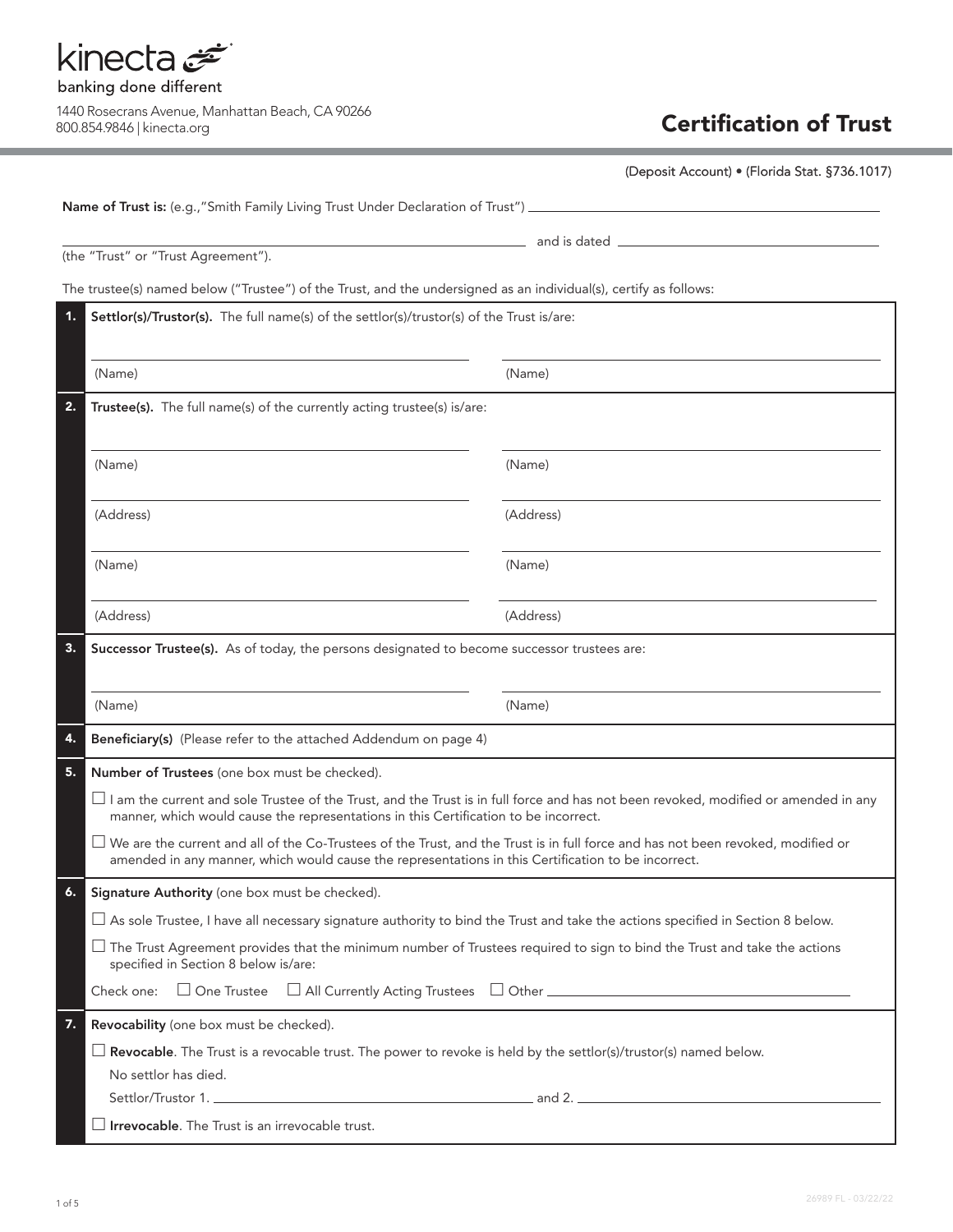

(Deposit Account) • (Florida Stat. §736.1017)

| 8.  | Authority. As Trustee, I/we have the authority and power to:                                                                                                                                                                                                                                                                                                                                                                                                                                                                                                                                                                                                                                                                                                                             |                      |  |
|-----|------------------------------------------------------------------------------------------------------------------------------------------------------------------------------------------------------------------------------------------------------------------------------------------------------------------------------------------------------------------------------------------------------------------------------------------------------------------------------------------------------------------------------------------------------------------------------------------------------------------------------------------------------------------------------------------------------------------------------------------------------------------------------------------|----------------------|--|
|     | Open and close deposit and investment accounts, including mutual funds, annuities, non-deposit investment products and other<br>ப<br>uninsured vehicles, on behalf of the Trust, deposit funds into, sign checks drawn upon, and withdraw funds from the accounts<br>established for the Trust, all without limitation or the consent of any other person.                                                                                                                                                                                                                                                                                                                                                                                                                               |                      |  |
|     | Open and close safe deposit box(es) on behalf of the Trust, enter into rental agreements for, deposit Trust property into, and<br>⊔<br>withdraw Trust property from such safe deposit box(es) established for the Trust.                                                                                                                                                                                                                                                                                                                                                                                                                                                                                                                                                                 |                      |  |
|     | Power of Attorney. Check box and sign if Trustee(s) has/have authority under the Trust Agreement to, and is appointing<br>an attorney-in-fact to be a signer on the Trust's account(s). [May only be used when Trustee(s) cannot personally perform the<br>delegated acts and the Power of Attorney also provides the authority]:                                                                                                                                                                                                                                                                                                                                                                                                                                                        |                      |  |
|     | As Trustee, I/we have the authority and power under the Trust Agreement to appoint attorneys-in-fact to be signers on the Trust's<br>deposit and investment accounts, to deposit funds, sign checks drawn upon the accounts, withdraw funds from the accounts, by<br>check or otherwise and made payable to any person including the attorney-in-fact, and take all actions with respect to the Trust's<br>accounts by the attorney-in-fact's signature alone, as named on signature cards for the Trust's accounts, from time-to-time. I/we<br>undertake to supervise the attorney-in-fact as required by law. I/we certify that I/we do not have the ability personally to perform<br>the acts hereby delegated to the attorney-in-fact. (Copy of Power of Attorney must be obtained.) |                      |  |
|     | <b>Trustee Signature</b>                                                                                                                                                                                                                                                                                                                                                                                                                                                                                                                                                                                                                                                                                                                                                                 | Trustee Signature    |  |
| 9.  | Co-Trustees. If this Certification is signed by Co-Trustees, each Trustee certifies for himself or herself and not for the other(s).<br>References to the singular include the plural.                                                                                                                                                                                                                                                                                                                                                                                                                                                                                                                                                                                                   |                      |  |
| 10. | Tax Identification Number. The tax identification number of the Trust is ______________                                                                                                                                                                                                                                                                                                                                                                                                                                                                                                                                                                                                                                                                                                  |                      |  |
| 11. | Title. Title to Trust assets should be taken as follows:                                                                                                                                                                                                                                                                                                                                                                                                                                                                                                                                                                                                                                                                                                                                 |                      |  |
|     | (Example: "John Doe and Jane Doe, Trustees of the Doe Family Living Trust dated January 4, 2020"):                                                                                                                                                                                                                                                                                                                                                                                                                                                                                                                                                                                                                                                                                       |                      |  |
| 12. | Attachments. True and correct copies of the following pages of the Trust Agreement are attached:                                                                                                                                                                                                                                                                                                                                                                                                                                                                                                                                                                                                                                                                                         |                      |  |
|     | A. $\square$ First page.                                                                                                                                                                                                                                                                                                                                                                                                                                                                                                                                                                                                                                                                                                                                                                 |                      |  |
|     | B. □ Signature page.                                                                                                                                                                                                                                                                                                                                                                                                                                                                                                                                                                                                                                                                                                                                                                     |                      |  |
|     | C. $\Box$ Successor Trustee information page(s).                                                                                                                                                                                                                                                                                                                                                                                                                                                                                                                                                                                                                                                                                                                                         |                      |  |
|     | I declare under penalty of perjury that the foregoing is true and correct. Where there are co-trustees, we are all of the co-trustees<br>of the Trust.                                                                                                                                                                                                                                                                                                                                                                                                                                                                                                                                                                                                                                   |                      |  |
|     |                                                                                                                                                                                                                                                                                                                                                                                                                                                                                                                                                                                                                                                                                                                                                                                          |                      |  |
|     |                                                                                                                                                                                                                                                                                                                                                                                                                                                                                                                                                                                                                                                                                                                                                                                          | (Signature)          |  |
|     |                                                                                                                                                                                                                                                                                                                                                                                                                                                                                                                                                                                                                                                                                                                                                                                          | (Type or print name) |  |
|     | $Date:$ $\_\_$                                                                                                                                                                                                                                                                                                                                                                                                                                                                                                                                                                                                                                                                                                                                                                           |                      |  |
|     |                                                                                                                                                                                                                                                                                                                                                                                                                                                                                                                                                                                                                                                                                                                                                                                          | (Signature)          |  |
|     |                                                                                                                                                                                                                                                                                                                                                                                                                                                                                                                                                                                                                                                                                                                                                                                          | (Type or print name) |  |
|     |                                                                                                                                                                                                                                                                                                                                                                                                                                                                                                                                                                                                                                                                                                                                                                                          |                      |  |
|     | -ALL SIGNATURES MUST BE NOTARIZED-                                                                                                                                                                                                                                                                                                                                                                                                                                                                                                                                                                                                                                                                                                                                                       |                      |  |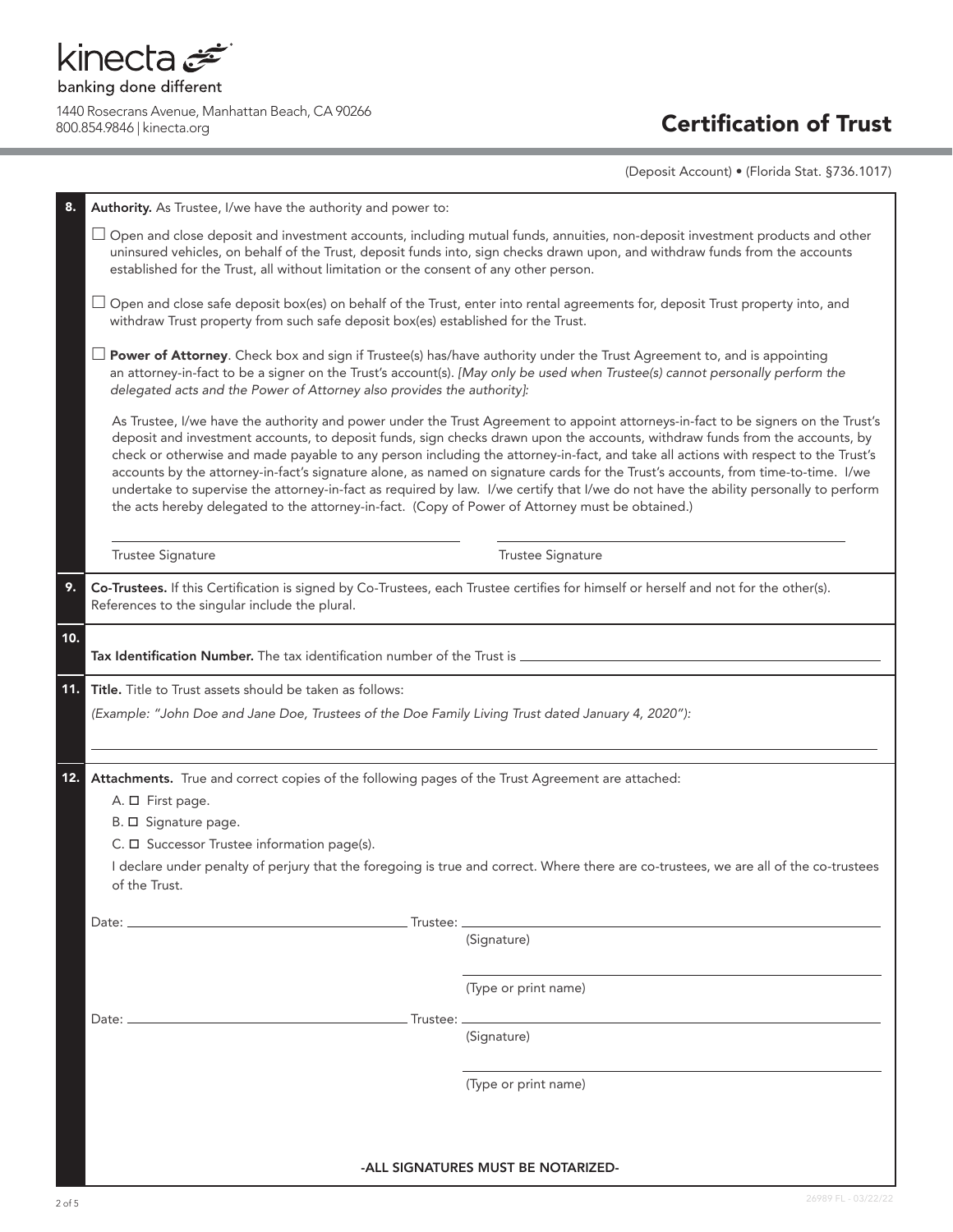

(Deposit Account) • (Florida Stat. §736.1017)

| <b>ACKNOWLEDGMENT CERTIFICATE</b>                                                                                                                       |                    |  |  |  |
|---------------------------------------------------------------------------------------------------------------------------------------------------------|--------------------|--|--|--|
| Pursuant to Section 117.05(13)(a), Florida Statutes, the following notarial certificates is sufficient for an acknowledgment in an individual capacity. |                    |  |  |  |
| STATE OF FLORIDA<br>$\left( \right)$<br>) ss.                                                                                                           |                    |  |  |  |
| The foregoing instrument was acknowledged before me this ____ day of ____________, 20______, by                                                         |                    |  |  |  |
| (Name of Person Acknowledging)                                                                                                                          |                    |  |  |  |
|                                                                                                                                                         |                    |  |  |  |
| (Signer)                                                                                                                                                | (Signer)           |  |  |  |
|                                                                                                                                                         |                    |  |  |  |
|                                                                                                                                                         |                    |  |  |  |
|                                                                                                                                                         |                    |  |  |  |
|                                                                                                                                                         | (Notary Signature) |  |  |  |
|                                                                                                                                                         |                    |  |  |  |
|                                                                                                                                                         | (Print Name)       |  |  |  |
|                                                                                                                                                         |                    |  |  |  |
|                                                                                                                                                         |                    |  |  |  |
|                                                                                                                                                         |                    |  |  |  |
|                                                                                                                                                         |                    |  |  |  |
| (Affix Notary Stamp Here)                                                                                                                               |                    |  |  |  |
| Personally known ______ OR produced identification_____                                                                                                 |                    |  |  |  |
|                                                                                                                                                         |                    |  |  |  |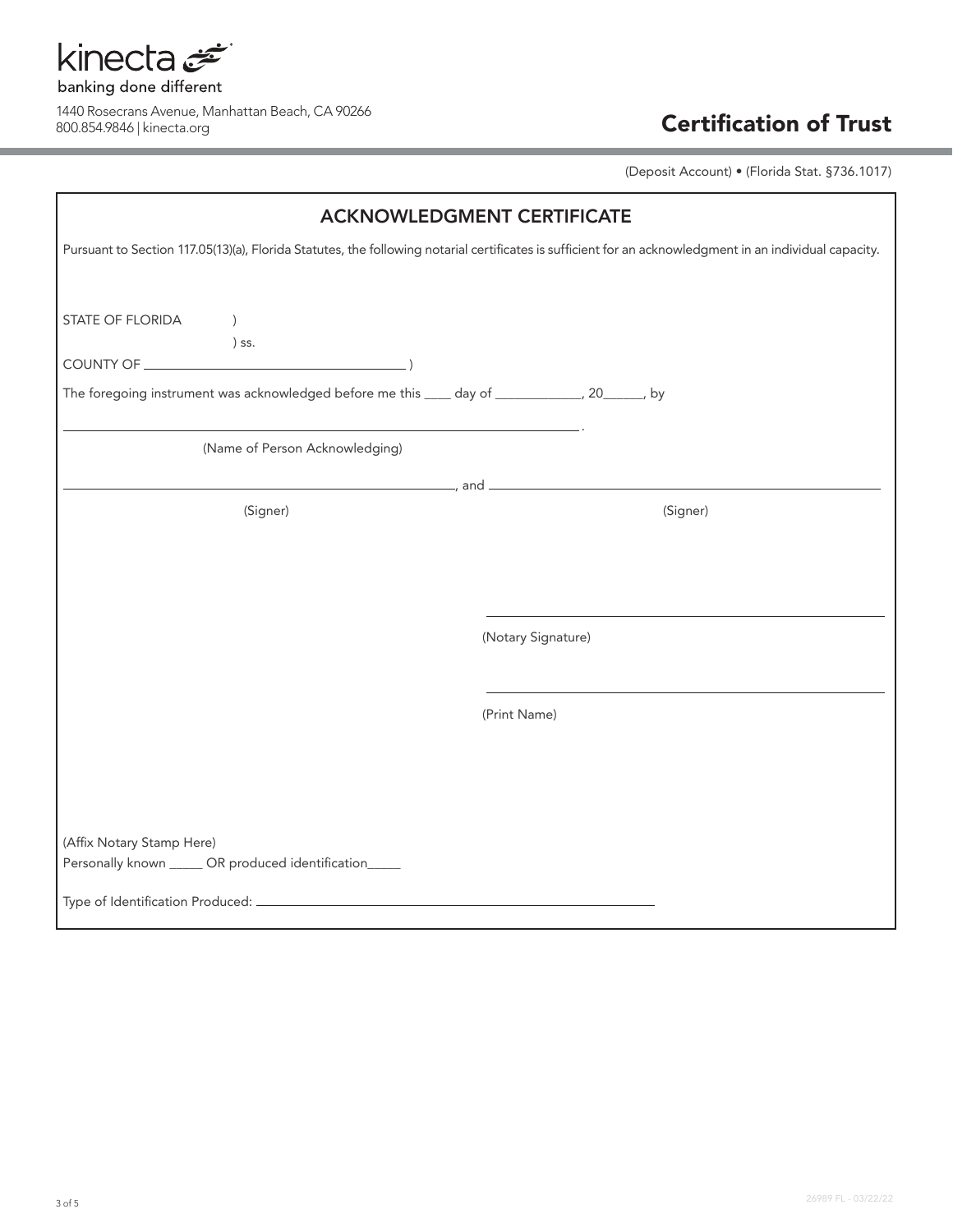

(Deposit Account) • (Florida Stat. §736.1017)

| <b>ACKNOWLEDGMENT CERTIFICATE</b>                                                                                                                       |                    |  |  |  |
|---------------------------------------------------------------------------------------------------------------------------------------------------------|--------------------|--|--|--|
| Pursuant to Section 117.05(13)(a), Florida Statutes, the following notarial certificates is sufficient for an acknowledgment in an individual capacity. |                    |  |  |  |
| STATE OF FLORIDA<br>$\left( \right)$<br>) ss.<br>The foregoing instrument was acknowledged before me this ____ day of _____________, 20______, by       |                    |  |  |  |
| (Name of Person Acknowledging)                                                                                                                          |                    |  |  |  |
|                                                                                                                                                         |                    |  |  |  |
| (Signer)                                                                                                                                                | (Signer)           |  |  |  |
|                                                                                                                                                         |                    |  |  |  |
|                                                                                                                                                         |                    |  |  |  |
|                                                                                                                                                         | (Notary Signature) |  |  |  |
|                                                                                                                                                         |                    |  |  |  |
|                                                                                                                                                         | (Print Name)       |  |  |  |
|                                                                                                                                                         |                    |  |  |  |
|                                                                                                                                                         |                    |  |  |  |
|                                                                                                                                                         |                    |  |  |  |
| (Affix Notary Stamp Here)<br>Personally known ______ OR produced identification_____                                                                    |                    |  |  |  |
|                                                                                                                                                         |                    |  |  |  |